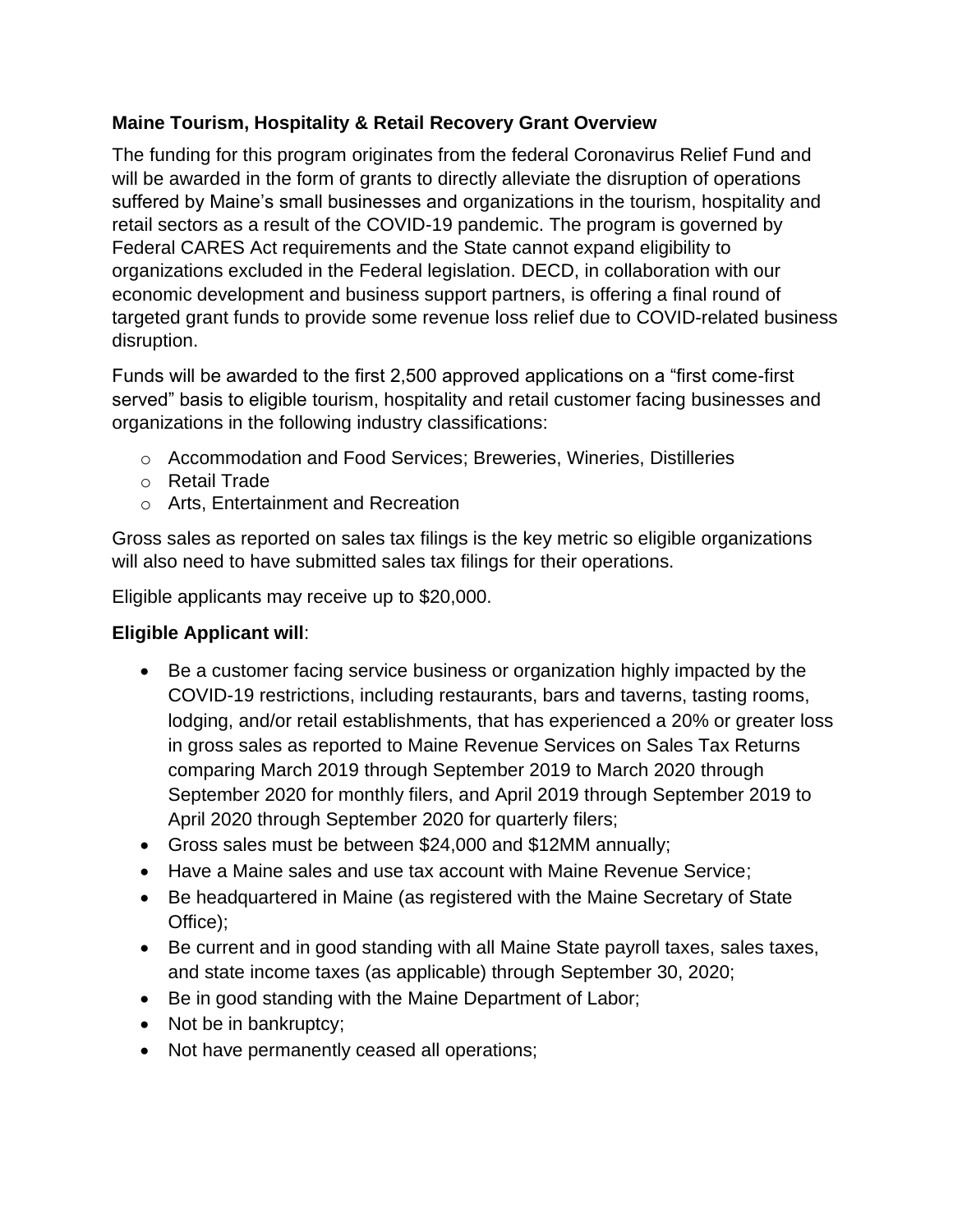• Be in consistent compliance and not be under any current or past enforcement action with COVID-19 Prevention Checklist Requirements [\(https://www.maine.gov/decd/covid-19-prevention-checklists\)](https://www.maine.gov/decd/covid-19-prevention-checklists)

**NOTE:** You may apply even if you have received prior CARES Act funding including PPP, EIDL, Maine Economic Recovery Grant programs. In assessing the business'/organization's need for assistance, the application will require the business/organization to include Federal grants and forgivable loans including Payroll Protection Program (PPP), Maine Economic Recovery Grant (MERG) and Economic Injury Disaster Loan (EIDL) to ensure that this program is not reimbursing the same business disruption as another federally funded program.

# **Ineligible to apply include, but not limited to**:

- $\bullet$  501(c)(4), 501(c)(6) Trade associations
- Gambling
- Adult Entertainment
- Country clubs, golf clubs, other private clubs
- Fraternal orders

### **Eligible Uses of Grant Funds:**

- Suggested business/organization expenses may include but are not limited to:
	- o Payroll costs and expenses;
	- o Rent or mortgage payments for business facilities (unless otherwise waived by lessor/lender);
	- o Utilities payments;
	- $\circ$  Purchase of personal protective equipment required by the business/organization;
	- o Business related equipment;
	- $\circ$  Investments that will support your business's/organization's long-term sustainment;
	- $\circ$  Expenses incurred to replenish inventory or other necessary re-opening expenses; and
	- o Necessary operating expenses.

### **Grant Funds May NOT Be Used For:**

- o Depreciation expense
- o Entertainment
- o Lobbying
- o Goods and Services for Personal Use
- o Fines, Penalties, Damages and other Settlements
- o Operations outside of Maine